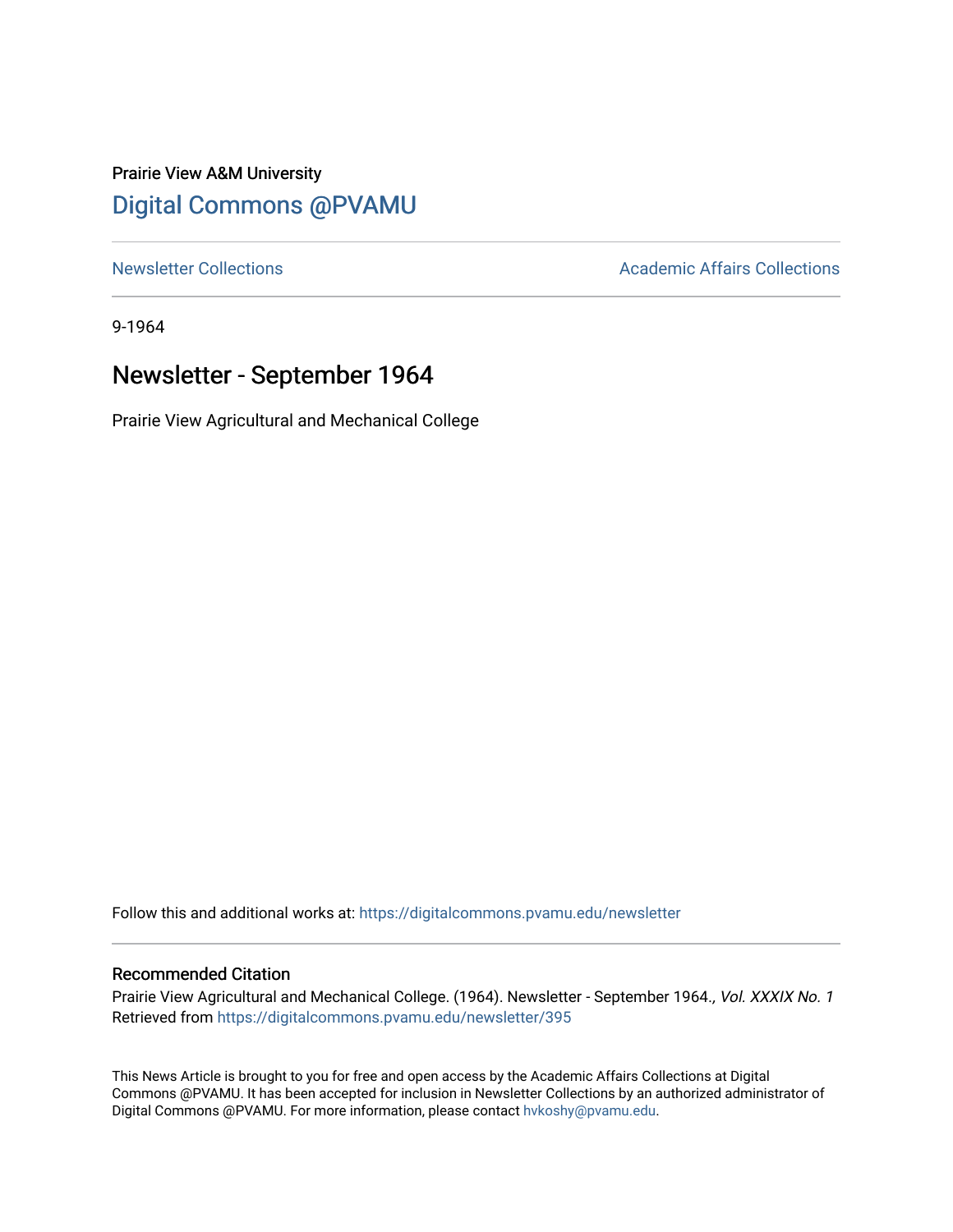

| Volume XXXIX | September, 1964 | Number 1 |
|--------------|-----------------|----------|
|              |                 |          |

# **CALENDAR**

| <b>CATIMENTALISM</b>                                      |  |  |  |  |  |  |  |  |
|-----------------------------------------------------------|--|--|--|--|--|--|--|--|
| 1. Faculty Conference September 8                         |  |  |  |  |  |  |  |  |
| 2. Freshman Orientation September 9-13                    |  |  |  |  |  |  |  |  |
| 3. Registration September 10-12                           |  |  |  |  |  |  |  |  |
| 4. Classes Begin. September 14                            |  |  |  |  |  |  |  |  |
| 5. Registration Closes. September 19                      |  |  |  |  |  |  |  |  |
| 6. Football Games -                                       |  |  |  |  |  |  |  |  |
|                                                           |  |  |  |  |  |  |  |  |
| Prairie View vs. Lackland AFB, San Antonio . September 11 |  |  |  |  |  |  |  |  |

Prairie View vs. Jackson State College,<br>at Jackson, Mississippi.......... September 19

## B. GREETINGS

Welcome to all new staff members and greetings to everyone as<br>we begin this 1964-65 school year. This marks the beginning we begin this 1964-65 school year. This marks the beginning of our 88th school year. Let us dedicate ourselves to the task of bringing about achievements which surpass those of past years.

#### C. FACULTY ORIENTATION CONFERENCE

The 26th Annual Faculty Orientation Conference is scheduled for September 8. The day's program include a general assembly at which time Mr. W. P. Stevens, editor of the Houston Chronicle, will address the faculty. Mr. Stevens will speak on the subject of "Improving Texas Education." President E. B. Evans<br>will address the faculty at the evening session. Workshops and meetings are also planned by the schools and departments.

# D. FRESHMAN ORIENTATION

Four days of special orientation activities have been planned for entering Freshmen beginning September 9. These activities are of great importance in helping our Freshman students make a good adjustment to college life. Each member of the staff is asked to contribute to this important objective.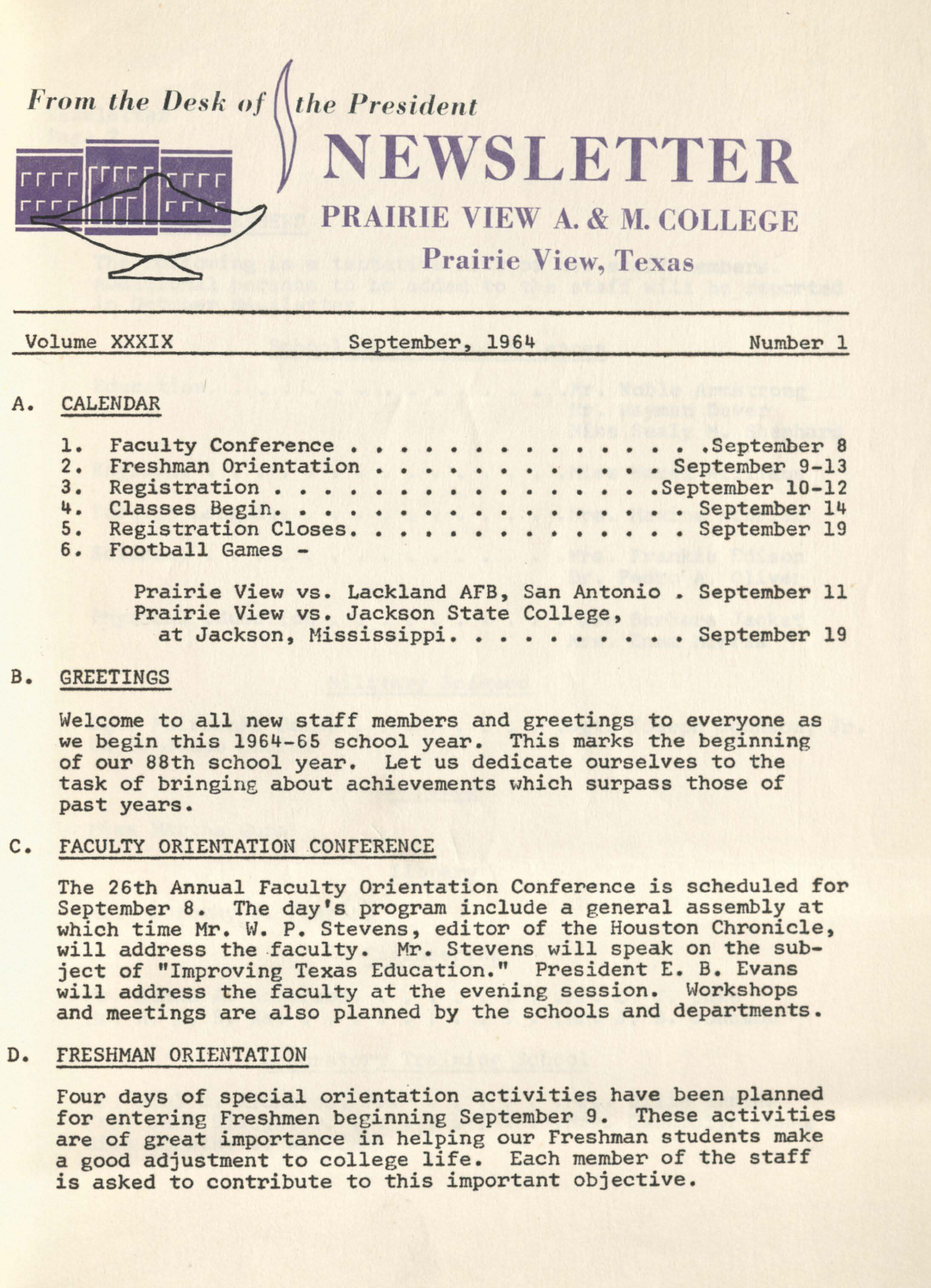Newsletter Page 2 September, 1964

#### E. NEW STAFF MEMBERS

The Following is a tentative list of new staff members. Additional persons to be added to the staff will be reported in October Newsletter.

#### School of Arts and Sciences

|  |  |  |  |  |  | Education. Mr. Noble Armstrong<br>Mr. Wayman Dever<br>Miss Sealy M. Shephard |
|--|--|--|--|--|--|------------------------------------------------------------------------------|
|  |  |  |  |  |  | English. Miss Hazel Williams                                                 |
|  |  |  |  |  |  | Foreign Language Mrs. Maxine McBrier                                         |
|  |  |  |  |  |  | Science. Mrs. Frankie Edison<br>Dr. Pedro A. Oliver                          |
|  |  |  |  |  |  | Physical Education Miss Barbara Jacket<br>Mrs. Emma Morris                   |

## Military Science

Sgt. Fairbanks Jones . . . . . . . . . Sgt. Joseph Johnson, Jr. Capt. Jules Daniel

## Nursing

Miss Martha Gunn

## Library

Mrs. Dorothy J. Fearing

# Engineering

Mr. James A. Anderson. . . . . . . . . . Mr. C. T. Luke<br>Mr. R. N. S. Rao . . . . . . . . . . . . Mr. J. B. John: • Mr. C. T. Luke<br>• Mr. J. B. Johnson

### Laboratory Training School

Mr. Joel D. Richards, Jr. . . . . . . Mrs. Ollie Carter Mr. Joel D. Richards, Jr. . . . . . . . Mrs. Ollie Carter<br>Mrs. Jane Slaughter. . . . . . . . . . Mrs. Gwendolyn Jones Miss Dorothy E. Williams